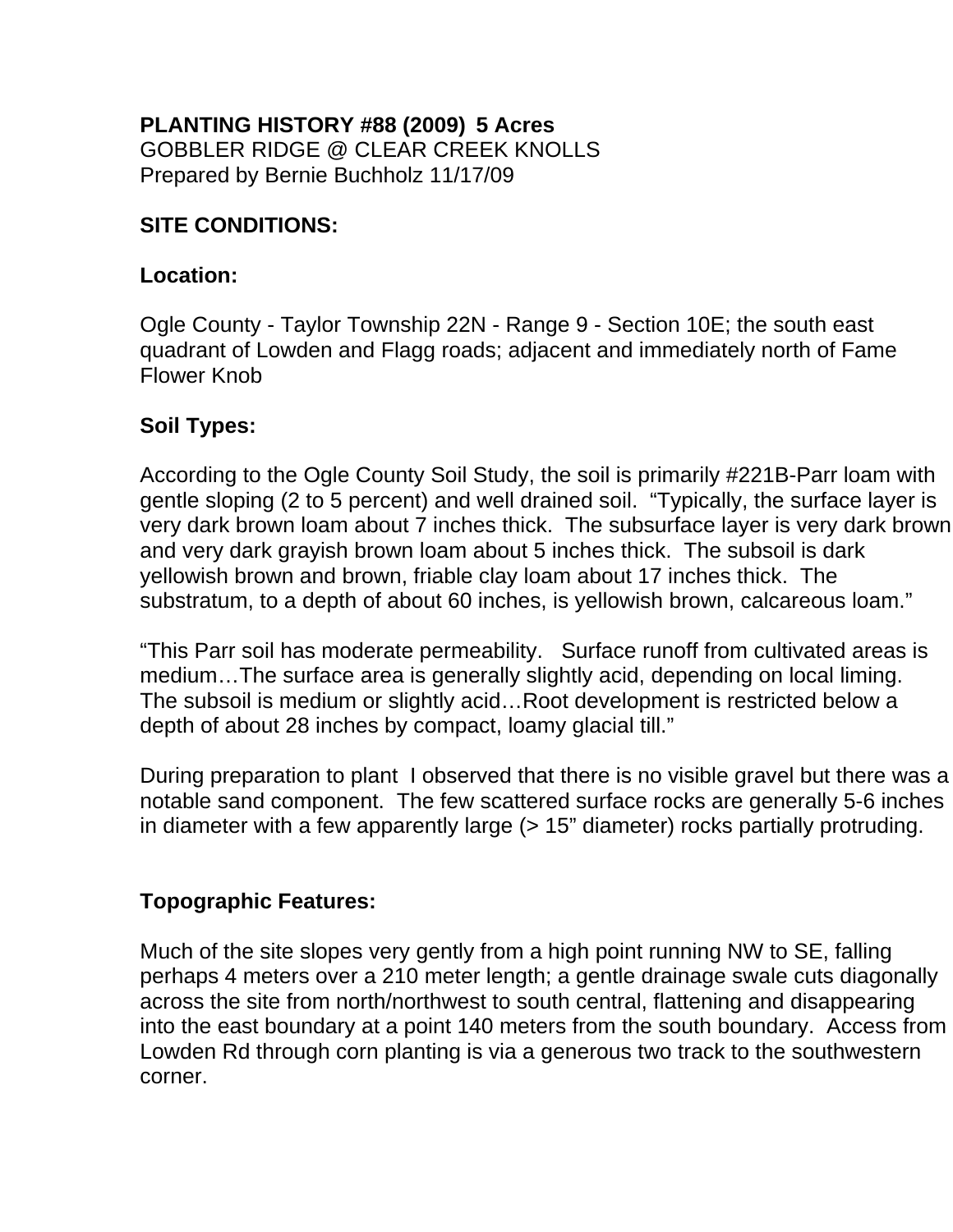Prior to planting, a Bobcat operated by Mike Saxton was used to successfully ameliorate plow erosion at the juncture with the Fame Flower Knob remnant. Soil was pushed south and up grade from the cornfield from a depth of perhaps 5-6 inches and from a distance of about 20 meters. This caused some soil compaction in the planting. We will look for special weed growth in the disturbed area.

### **Agricultural History:**

The 1939 aerial photos indicate the field to be in row crops; recent years have seen the site in corn.

## **SPECIES SELECTION AND STRATEGY:**

See GR #75 Planting History for a generalized species selection strategy. This year we generally chose species suitable for National Wetland Categories of F (Facultative) or drier.

We used a single seed mix in the mechanical seeding application across the entire site. However, partly in response to the high rates of erosion and seed loss experienced in the 2008 Planting #83, the more rare/limited availability seeds were concentrated on the flattest portions of the site – planted either by hand broadcasting or one-by-one hand planting. The flattest areas are also the driest and most suitable for many of the seeds needing less competitive environments.

Our seeding was at a combined rate of **49 pound per acre**. This rate is in line with the average (un-weighted) of the three prior plantings of 47 pounds per acre. However, we would have planted at a lower rate, say 40 to 42 pounds per acre had we planted more acres. We ultimately planted 5 acres instead of 6+ acres in order to be able to maintain a high standard of weed management.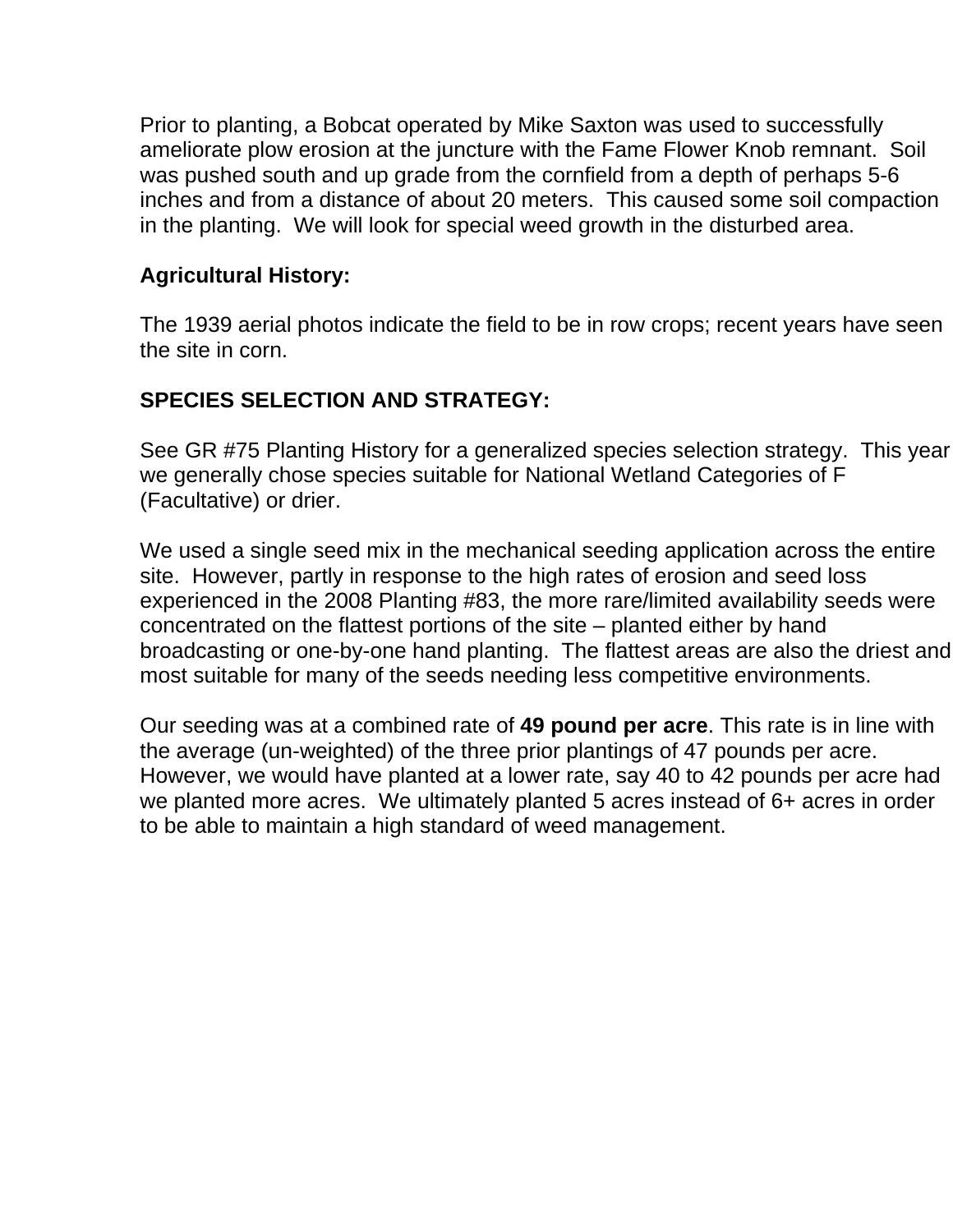

This year's seed mix included about 140 forbs and non-dominate grass species at 47 pounds per acre and 2 pounds per acre of (dominant) little blue stem (Sci sco). We would have preferred about 5 pounds of little bluestem but the mechanical seed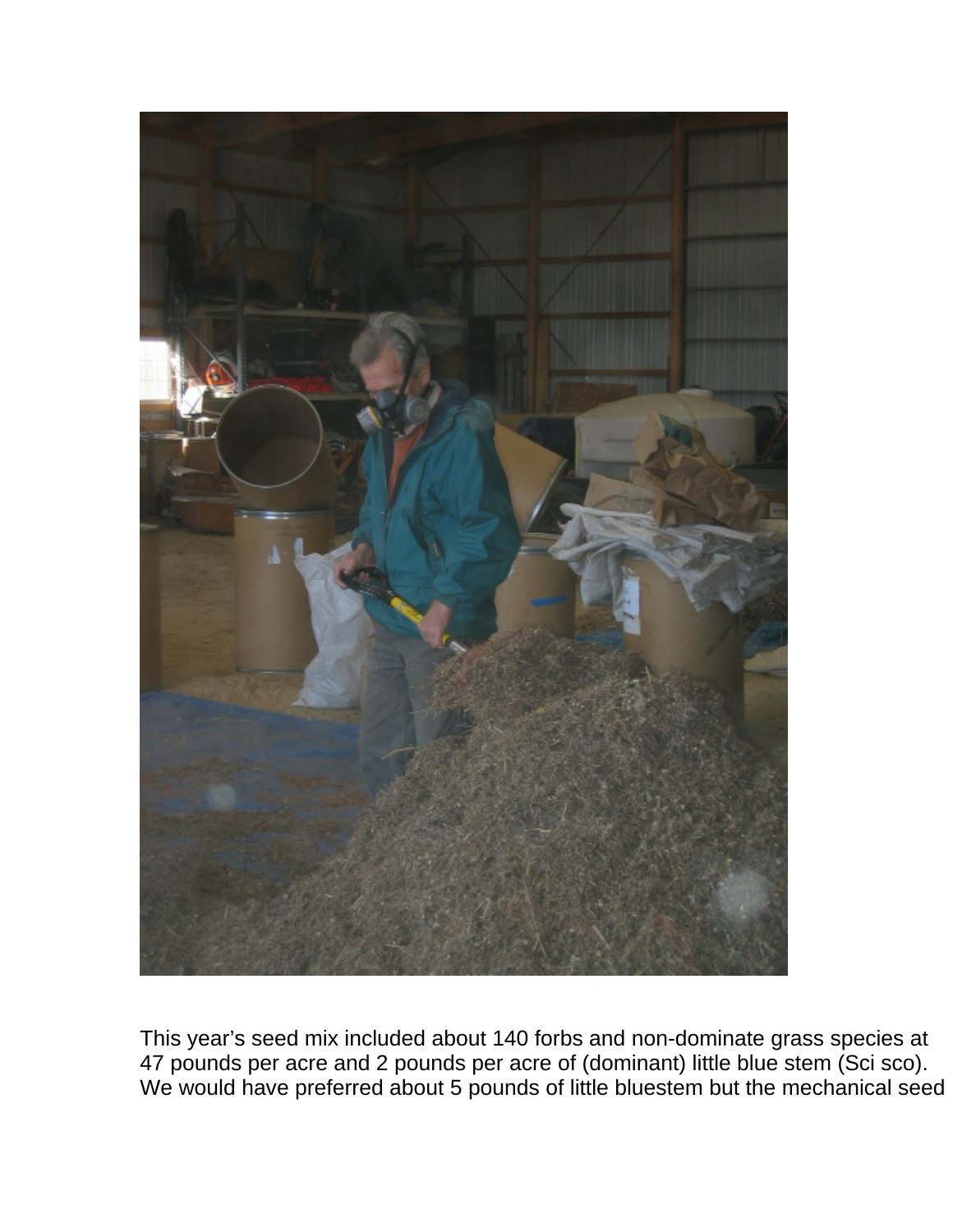striper failed and we were obligated to cut the seed by hand (approx. 100 pounds of stem and seed = 2 pounds of net seed per acre is a WAG.)

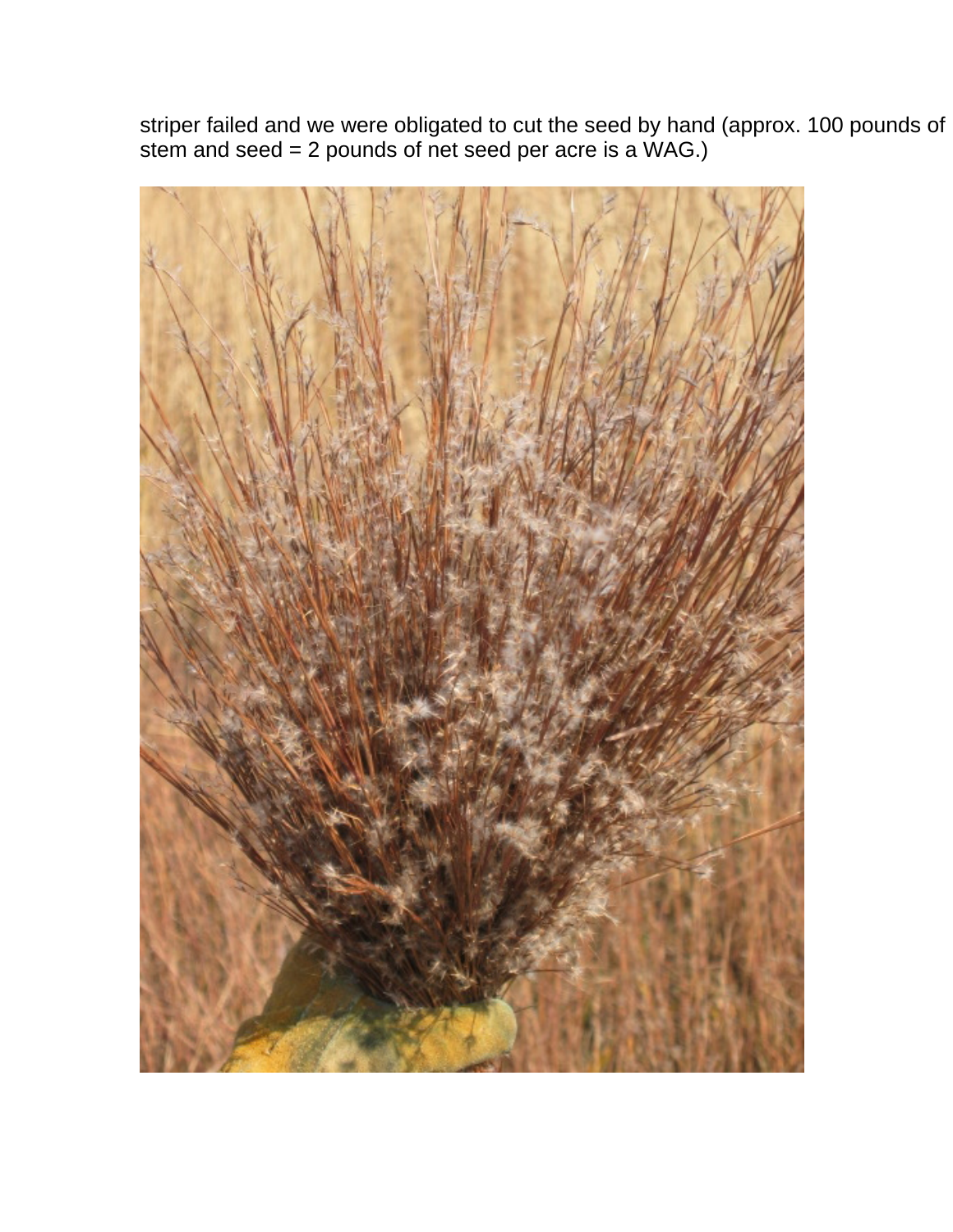New species (to GR) collected this year included:

Ranunculus arbortivus – small-flowered buttercup Ranunculus facicularis – early buttercup Arenaria lateriflora – wood sandwort Geum triflorum – prairie smoke Prenanthes aspera - rough white lettuce Casia fasciculata – partridge pea Erechtites hieracifolia – fireweed Lespedeza leptostachya – prairie bush clover Spiranthes lacera – slender ladies tresses Polygonum tenue – slender knotweed

### **SITE PREPARATION:**

Weather conditions Nov 4 thru November 13 were excellent for planting: dry with above average temperatures.

Oct 27: Don Rogers combined his corn crop

Oct 28: Bernie measured and staked western edge of 5 acres to protect from possible accidental chisel plow damage; stakes @ 25m spacing, paired with 2008 stakes to east

Nov 2: planting was mowed and then burned; burn was moderately successful but left considerable corn stover (see photo below)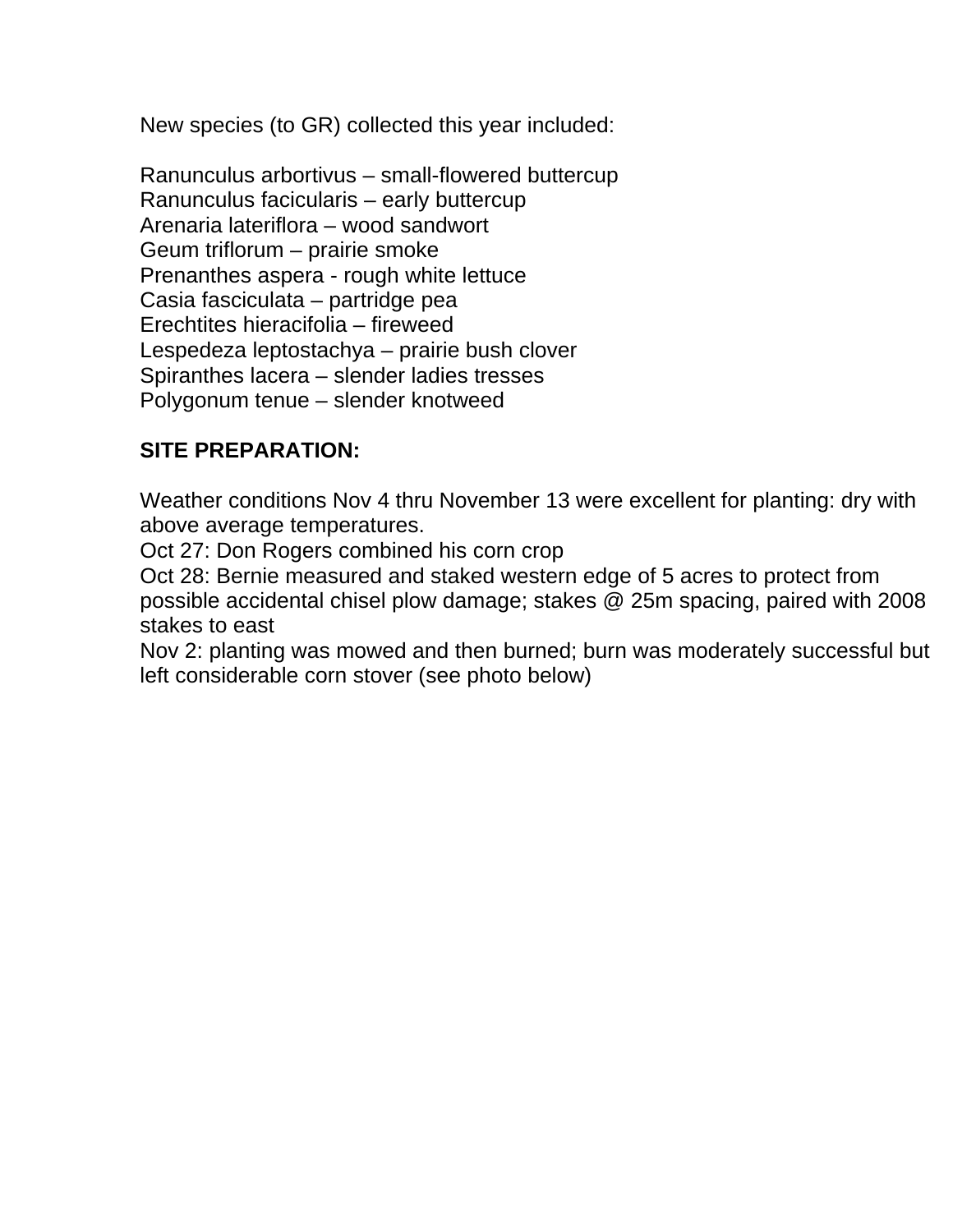

Nov 2: collected 2 barrels of tall goldenrod, hairy aster and Queen Anne's lace from FFK along edge of planting site to reduce weed growth in planting – 3 hrs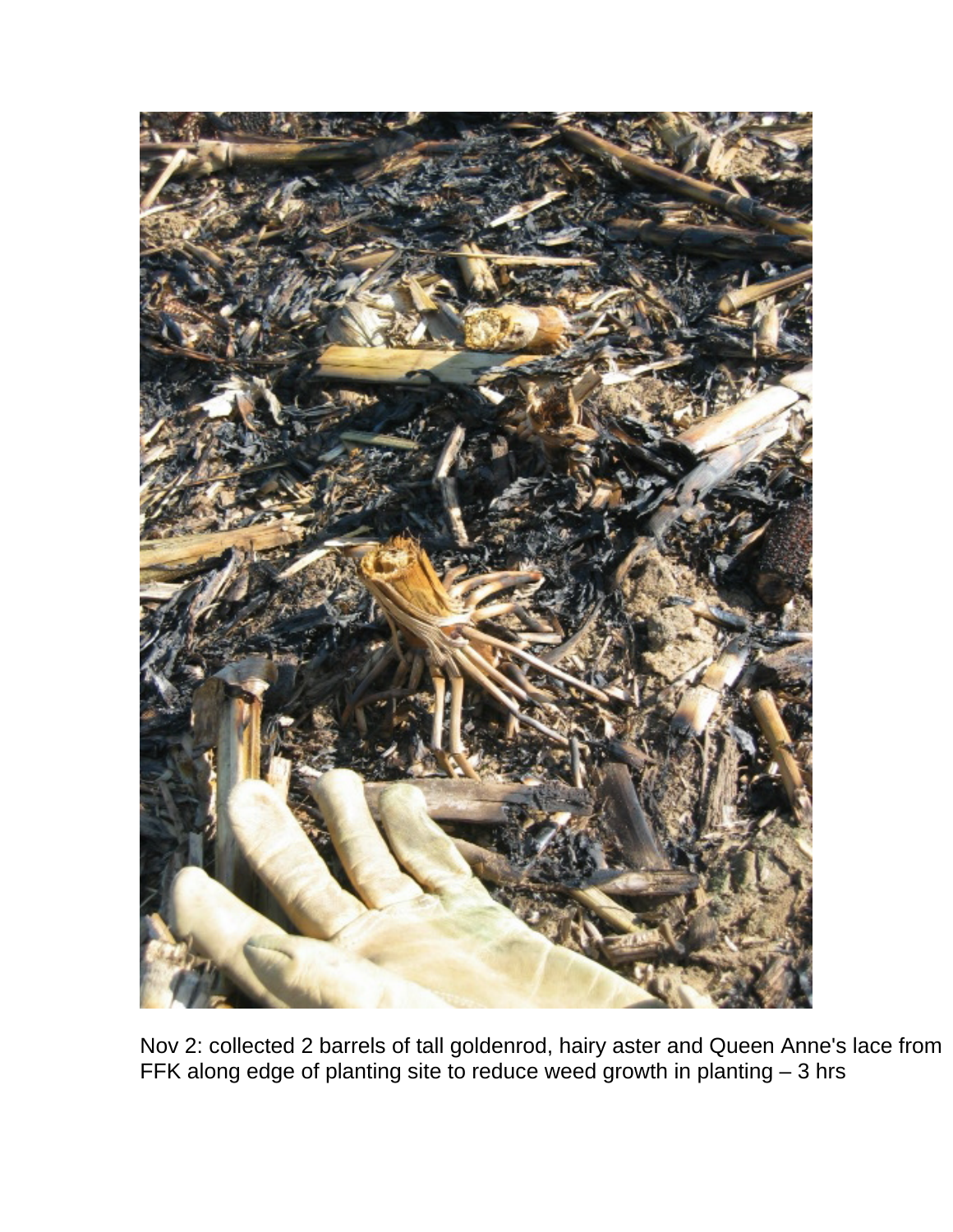Nov 4: Mike Saxton used Bobcat to repair plow erosion at north edge of FFK remnant adjacent Planting site – 3 hours



Nov 5: Cindy harrowed field with JD 540 in preparation for planting – N to S and E to  $W - 2.5$  hrs.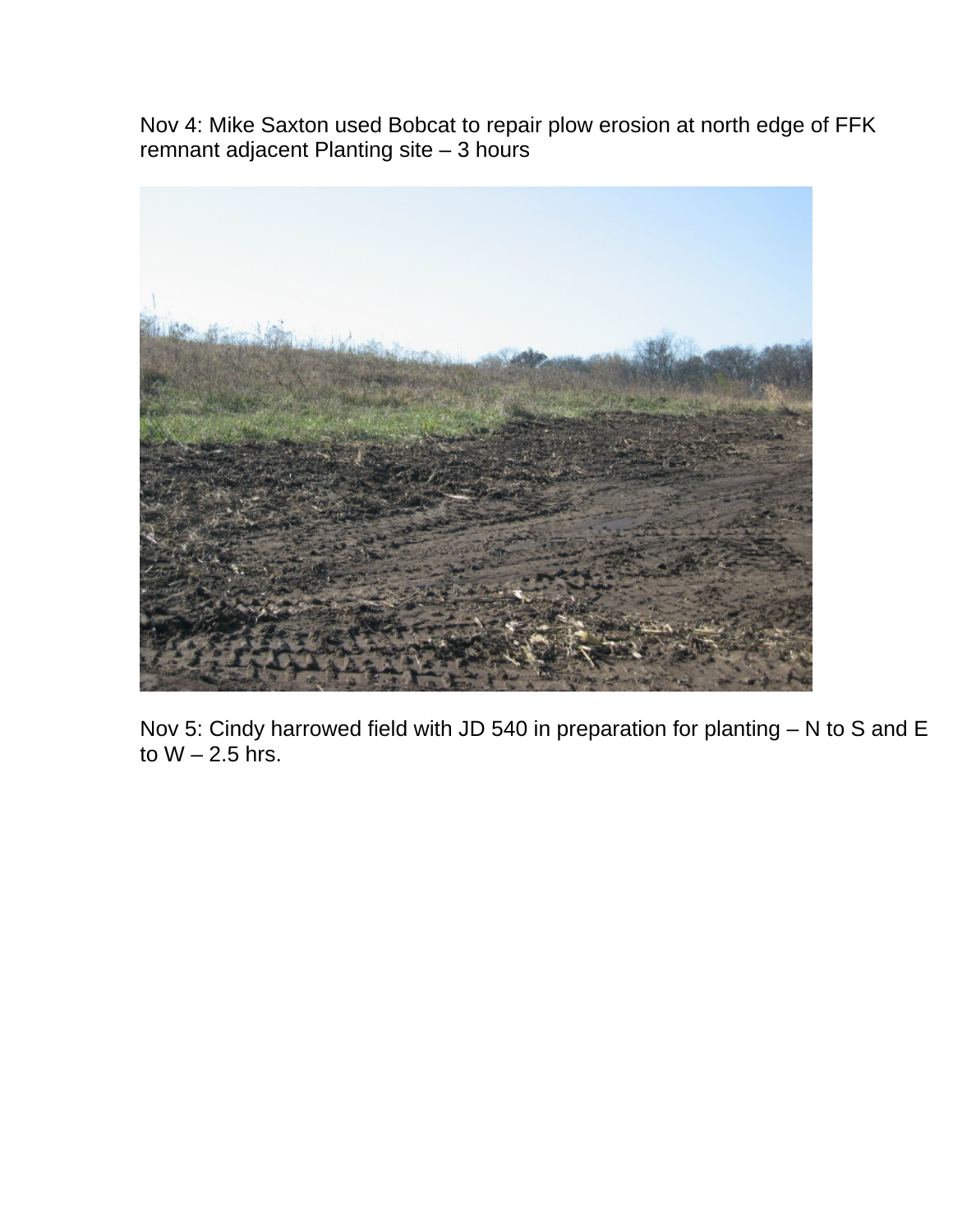

# **SEED PLANTING:**

Nov 2: Bernie sorted seed bags and made quantity adjustments; moved seed to Morton for mixing – 4 hours

Nov 5: Bernie and Cindy mixed seed in Morton bldg; Cindy finished hand milling and last minute hammermilling; loaded barrels on trailer – 5 hrs each; after lunch, Bernie pulled 12" New Idea seeder with Kleiman's Jimmy; Cindy marked spreader "passes" with flags but additionally stood as human marker: effectively mcompleted four complete passes; started at mid-level setting on seeder but soon advanced to highest setting short of full open – 4hours each person; tracking progress was very difficult but we gained a lot of confidence from the multiple passes; Cindy could see the seed falling nicely from New Idea seeder; Jimmy overheated; mild winds made for cleaner work than normal; face mask and goggles unnecessary

No 5: made passes along S edge of 2008 planting and along two track in 2006 planting – 30 minutes

No 6: placed erosion mat where I noticed heavy erosion in the prior corn planting – 3 hours

Nov 11-13: Cindy and Bernie hand planting, including half of little bluestem that was not milled before the mechanical planting – 12 hrs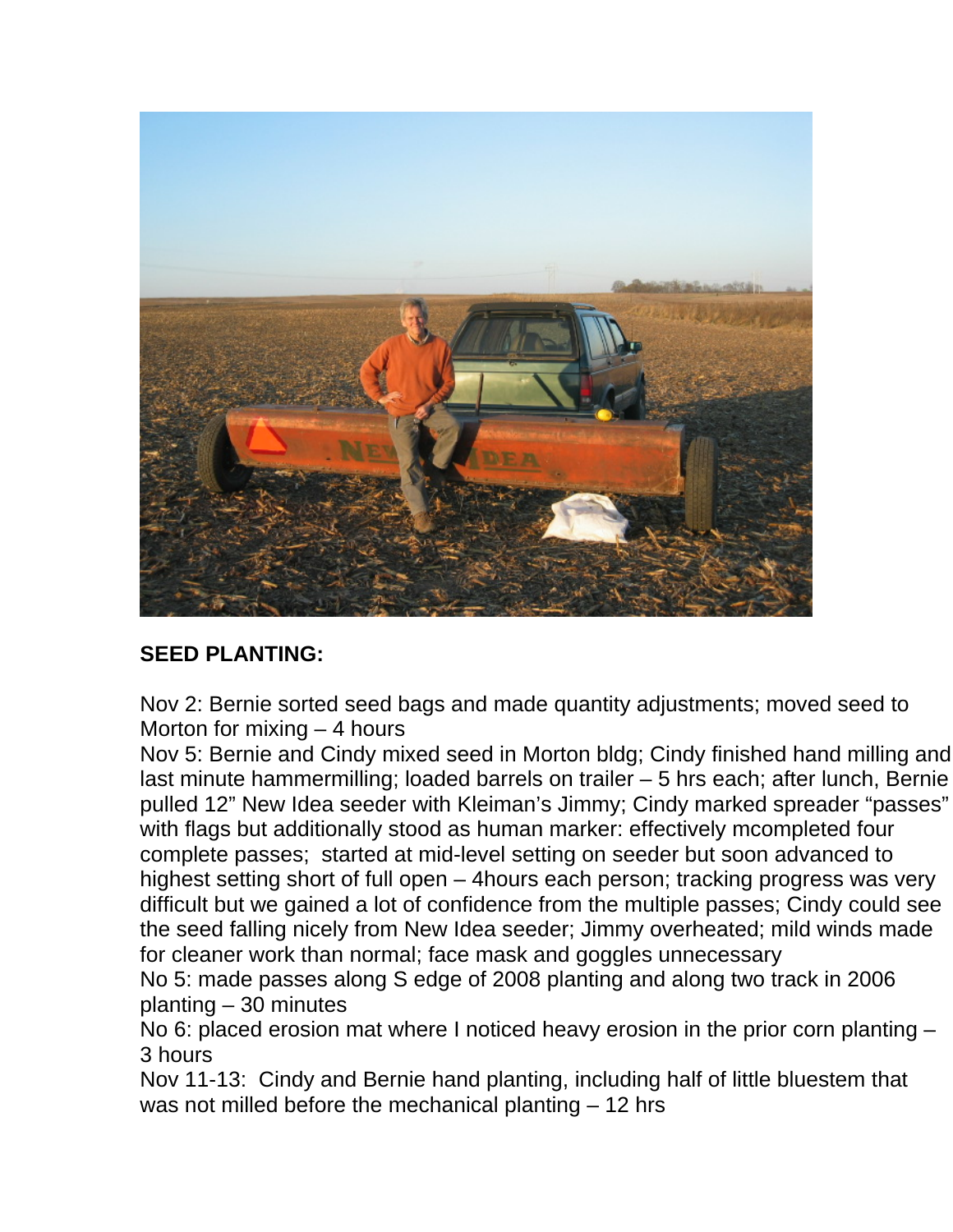Nov 11: Cindy made 1.5 passes with the harrow  $-2$  hrs Nov 19-20: Cindy and Bernie hand planting – 8 hrs

## **LESSONS LEARNED:**

1. It appears that compared to Jay's unit to the north which was not mowed in advance of the prescribed burn, we may have gotten a slightly better burn and we do have less stubble; I will mow next year. See photo of plant residue, above. 2. More harrowing before planting might have further loosened a fairly hard seed bed; use multiple harrowings in advance of planting.

3. Preparing and mixing seed always takes longer than we expect.

## **IN 2010, LOOK FOR:**

1. Different rates of germination under erosion mat.

- 2. Fewer Queen Anne lace, yarrow, red clover and hairy aster due to hand collection of little blue stem.
- 3. Does subsurface of calcerious loam impact species dominance.

4. Special weed growth where surface was scraped to heal plow erosion (SW corner).

### **2009 SEED LIST:**

| <b>SCIENTIFIC NAME</b>               | <b>COMMOM NAME</b>         | <b>PICK</b> |
|--------------------------------------|----------------------------|-------------|
| Agastache scrophulariaefolia         | <b>Purple Giant Hyssop</b> |             |
| Agrimonia gryposepala                | Tall (?) Agrimony          |             |
| Agrimonia pubescens                  | Soft Agrimony              |             |
| Allium canadense                     | <b>Wild Garlic</b>         |             |
| Allium cernuum                       | Nodding Wild Onion         | 10/10       |
| Amelanchier leavis                   | Allegheny Shadblow         |             |
| Amorpha canescens                    | Leadplant                  | 7-1         |
| Amorpha fruticosa                    | Indigo Bush                |             |
| Andropogon gerardii                  | Big Bluestem; Turkeyfoot   | $21 -$      |
| Andropogon (Schizachyrium) scoparium | Little Bluestem            | $25 -$      |
| Anemone canadensis                   | Meadow Anemone             | 29-         |
| Anemone cylindrica                   | Thimbleweed                | $8 - 1$     |
| Anemone virginiana                   | <b>Tall Thimbleweed</b>    | 4-N         |
| Antennaria neglecta                  | <b>Field Cat's Foot</b>    | 5/30        |
| Antennaria plantaginifolia           | Pussy Toes (Everlasting)   | 3-.         |
| Apocynum androsaemifolium            | <b>Spreading Dogbane</b>   |             |
| Apocynum cannabinum (X medium)       | Dogbane (Indian Hemp)      | $26 - S$    |
| Arenaria (Minuartia) stricta         | <b>Stiff Sandwort</b>      |             |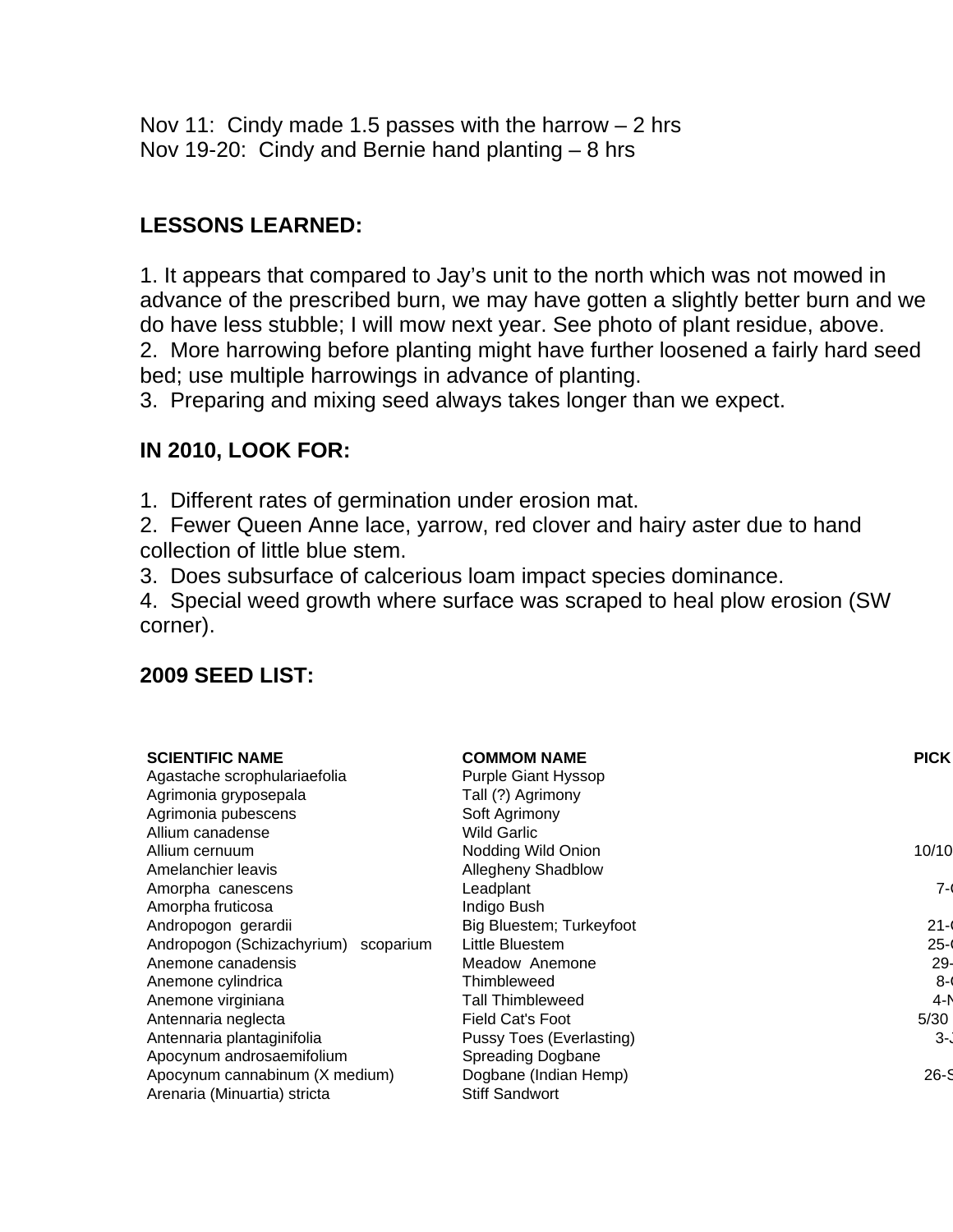| Arenaria (Moehringia) lateriflora<br>Aristida purpurascens                                           | <b>Wood Sandwort</b><br><b>Arrow Feather</b>               | $24 -$   |
|------------------------------------------------------------------------------------------------------|------------------------------------------------------------|----------|
| Aronia (Pyrus) prunifolia (melanocarpa)<br>Artemisia caudata (campestris)<br>Asclepias amplexicaulis | <b>Black Chokeberry</b><br>Beach Wormwood<br>Sand Milkweed | $23 - 1$ |
| Asclepias hirtella                                                                                   | Hairy Green Milkweed                                       |          |
| Asclepias tuberosa interior                                                                          | <b>Butterfly Weed</b>                                      |          |
| Asclepias verticillata                                                                               | <b>Whorled Milkweed</b>                                    | $5 -$    |
| Asclepias viridiflora                                                                                | <b>Short Green Milkweed</b>                                |          |
| Aster azureus (oolentangiensis)                                                                      | Sky-blue Aster                                             | $24 -$   |
| Aster ericoides (prostratus)                                                                         | <b>Heath Aster</b>                                         | $25 -$   |
| Aster laevis                                                                                         | Smooth (Blue)(Silky) Aster                                 | $23 - 1$ |
| Aster linariifolius<br>Aster novae-angliae                                                           | Stiff Aster (Flax-Leaved)<br>New England Aster             | $2-N$    |
|                                                                                                      |                                                            |          |
| Aster oblongifolius                                                                                  | <b>Aromatic Aster</b>                                      |          |
| Aster ptarmicoides                                                                                   | White Aster (Stiff Aster)                                  | $15 -$   |
| Aster sericeus                                                                                       | <b>Silky Aster</b>                                         | 8-N      |
| Aster umbellatus                                                                                     | Flat-topped Aster                                          | $15-5$   |
| Astragalus canadensis                                                                                | Canadian Milk Vetch                                        | $5-N$    |
| Baptisia leucantha                                                                                   | White Wild Indigo                                          | $14 - A$ |
| Baptisia leucophaea                                                                                  | Cream Wild Indigo                                          | $1 - 5$  |
| Bouteloua curtipendula                                                                               | Side-Oats Grama                                            | $14-5$   |
| Bouteloua hirsuta                                                                                    | Hairy Grama                                                |          |
| Bromus Kalmii                                                                                        | <b>Prairie Brome</b>                                       |          |
| Cacalia atriplicifolia                                                                               | Pale Indian Plantain                                       | $26 - S$ |
| Cacalia plantaginea (tuberosa)                                                                       | Indian Plantain                                            |          |
| Cacalia suaveolens                                                                                   | Sweet-scented Indian Plantain                              | $21 -$   |
| Callirhoe triangulata                                                                                | <b>Clustered Poppy Mallow</b>                              | 3-9      |
| Carex bicknellii                                                                                     | Copper-shouldered oval Sedge                               | $20 -$   |
| Carex muhlenbergii (enervis)                                                                         | Sand Bracted Sedge (Muhlenberg's)                          |          |
| Carex pennsylvanica                                                                                  | Common Oak (Penn) Sedge                                    |          |
| Carex richardsonii                                                                                   | Prairie Hummock sedge                                      |          |
| Carya ovata<br>Cassia fasciculata                                                                    | Shagbark Hickory<br>Partridge Pea                          | $18-5$   |
|                                                                                                      |                                                            |          |
| Castilleja sessiliflora                                                                              | Downy Yellow Painted Cup                                   | 16-A     |
| Ceanothus americanus<br>Chrysopsis camporum (Heterotheca)                                            | New Jersey Tea<br><b>Golden Prairie Aster</b>              | 28-      |
|                                                                                                      |                                                            |          |
| Cirsium hillii *** (pumilum)                                                                         | <b>Hill's Thistle</b>                                      | $15-$    |
| Comandra umbellata (richardsiana)                                                                    | <b>False Toadflax</b>                                      |          |
| Coreopsis lanceolata<br>Coreopsis palmata                                                            | Sand Coreopsis<br>Prairie Coreopsis                        | $25 - 1$ |
| Coreopsis tripteris                                                                                  | <b>Tall Coreopsis</b>                                      | $23 -$   |
| Corylus americana                                                                                    | American Hazelnut                                          |          |
|                                                                                                      |                                                            |          |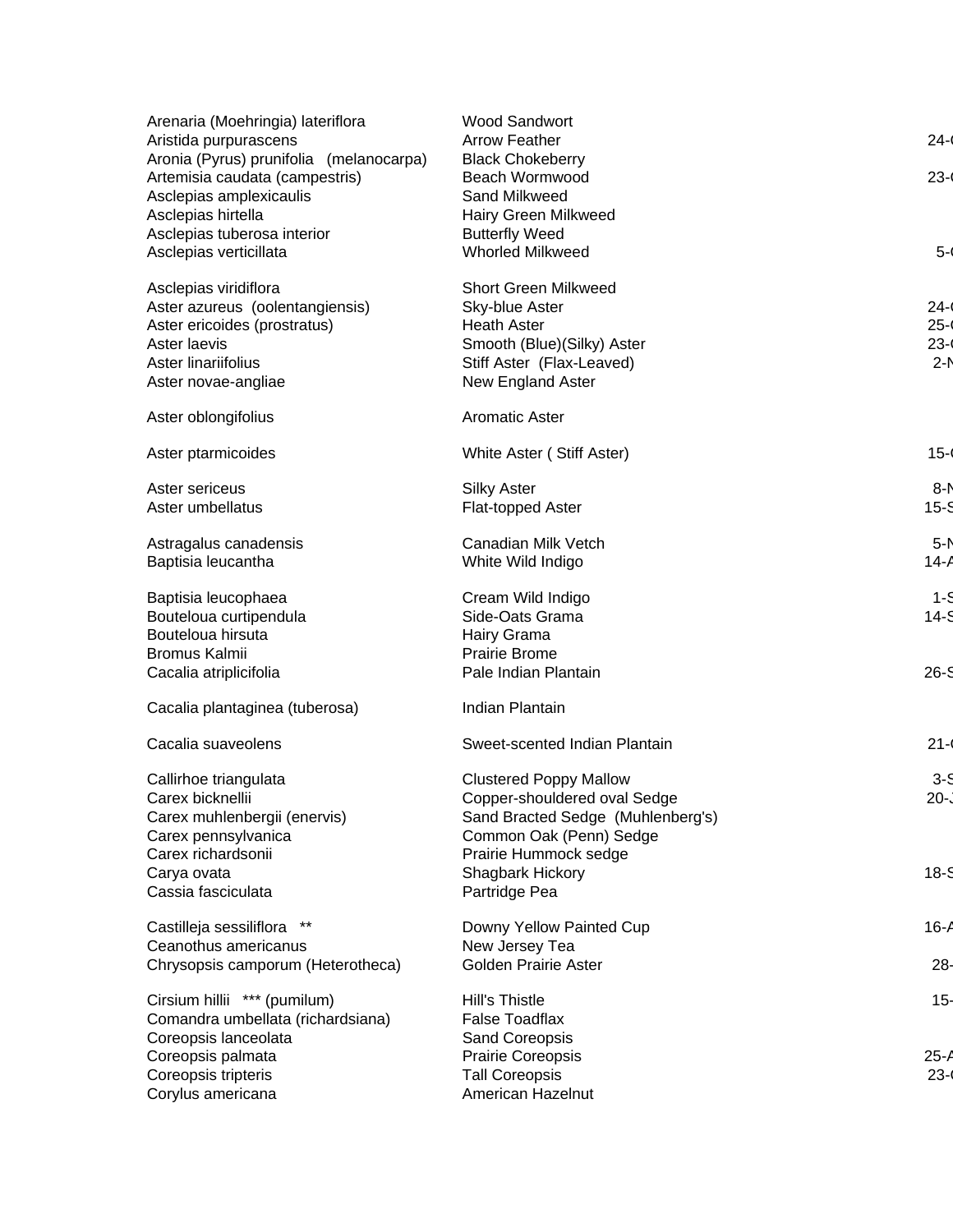| Cyperus filiculmis                    | <b>Slender Sand Sedge</b>                | $18-5$   |
|---------------------------------------|------------------------------------------|----------|
| Danthonia spictata                    | Poverty Oat Grass                        | $5-$     |
| Desmodium canadense                   | Showy Tick Trefoil                       | $4 - A$  |
| Desmodium illinoense                  | III. Tick Trefoil                        | $12 - A$ |
| Dodecatheon meadia                    | <b>Shooting Star</b>                     |          |
| Echinacea pallida                     | Pale Purple Coneflower                   | $14-S$   |
| Elymus canadensis                     | Prairie Wild Rye                         | $13-5$   |
| Elymus villosus                       | Silky Wild Rye                           |          |
| Eragrostis spectabilis                | <b>Purple Love Grass</b>                 | $4 - 1$  |
| Erechtites hieracifolia               | Fireweed                                 |          |
| Erigeron strigosus                    | Daisy Fleabane                           |          |
| Eryngium yuccifolium                  | <b>Rattlesnake Master</b>                | $5 -$    |
| Eupatorium altissimum                 | <b>Tall Boneset</b>                      | $30 - 1$ |
| Eupatorium perfoliatum                | <b>Boneset</b>                           |          |
| Euphorbia corollata                   | <b>Flowering Spurge</b>                  | $13-5$   |
| Festuca obtusa (subverticillata)      | <b>Nodding Fescue</b>                    |          |
| Gaura biennis pitcheri (longiflora)   | Common Gaura                             | $2 -$    |
| Gentiana (alba) flavida               | <b>Cream Gentian</b>                     | $1 - ($  |
| Gentiana (Gentianopsis) crinita       | <b>Fringed Gentian</b>                   |          |
| Gentiana purberulenta                 | <b>Prairie Gentian</b>                   |          |
| Geum triflorum                        | Prairie Smoke (Long-plumed Purple Avens) |          |
| Gnaphalium obtusifolium               | Sweet Everlasting (Old-Field Balsam)     | $2 -$    |
| Helianthemum bicknellii               | Rockrose (Frostweed)                     | $18-5$   |
| Helianthemum canadense                | Common Rockrose (Frostweed)              | $1 - 5$  |
| <b>Helianthus hirsutus</b>            | Hispid sunflower                         |          |
| Helianthus occidentalis               | Western Sunflower; Naked S.              | $8 - 6$  |
| Helianthus rigidus (laetiflorus)      | <b>Prairie Sunflower</b>                 | $3 - 1$  |
| <b>Helianthus tuberosus</b>           | Jerusalem Artichoke                      |          |
| Heliopsis helianthoides               | False Sunflower; " Ox-eye "              | $18-5$   |
| Heuchera richardsonii grayana         | Rough Heuchera; Alum root                |          |
| Hieracium gronovii                    | Hairy Hawkweed                           |          |
| Hieracium longipilum                  | Long-Bearded Hawkweed                    |          |
| Houstonia (Hedyotis) longifolia       |                                          |          |
| (canadense)                           | Long-Leaved Bluets                       | $11 - N$ |
| Hypoxis hirsuta                       | <b>Yellow Star Grass</b>                 |          |
| Hystrix patula (Elymus hystrix)       | <b>Bottlebrush Grass</b>                 | $19 - S$ |
| Isanthus (Trichostema) brachiatus (m) | False Pennyroyal                         |          |
| Juncus greenei                        | Greene's Rush                            | $24 - S$ |
| Juncus interior                       | <b>Inland Rush</b>                       |          |
| Juncus tenuis                         | Path Rush                                |          |
| Koeleria cristata (macrantha)         | <b>Prairie June Grass</b>                | 6-       |
| Krigia virginica                      | <b>Dwarf Dandelion</b>                   |          |
| Kuhnia (Brickellia) eupatoroides      |                                          |          |
| corymbulosa                           | <b>False Boneset</b>                     | $25 -$   |
| Lechea stricta                        | <b>Bushy Pinweed</b>                     | $13 - 5$ |
| Lechea tenuifolia                     | Slender-Leaved Pinweed                   |          |
| Lechea villosa (mucronata)            | <b>Hairy Pinweed</b>                     |          |
| Lespedeza capitata --                 | Round-headed Bush Clover                 | $5 - ($  |
| Liatris aspera                        | Rough Blazing-star (Rough Gayfeather)    | $16 - 1$ |
| Liatris cylindracea                   | Dwarf Blazingstar                        |          |
| Liatris pycnostachya                  | Tall Gayfeather; Prairie Blazing Star    | $9 - 1$  |
| Linaria canadensis                    | <b>Blue Toadflax</b>                     |          |
| Linum sulcatum                        | <b>Groved Yellow Flax</b>                |          |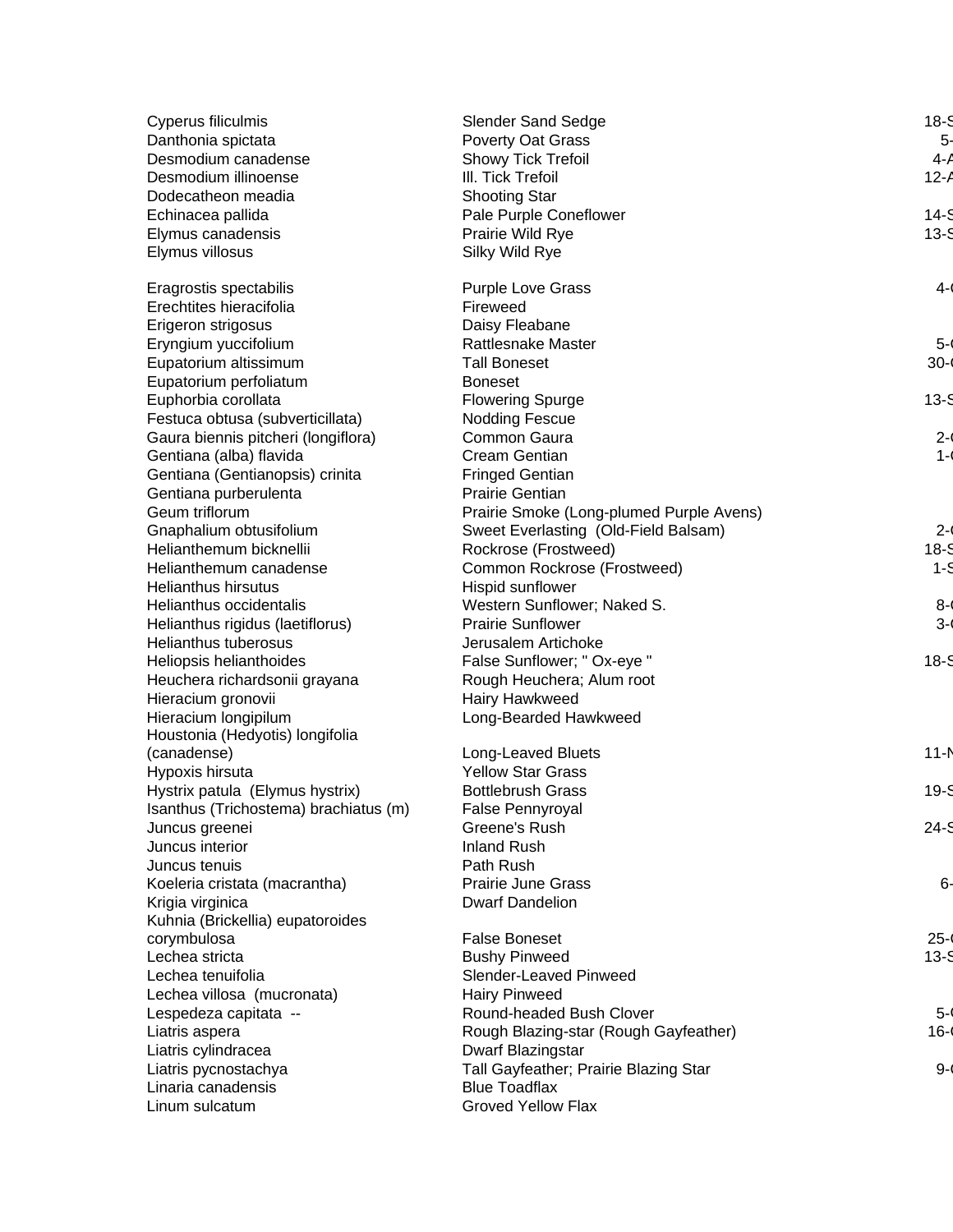| Lithospermum canescens              | Hoary Puccoon                       |          |
|-------------------------------------|-------------------------------------|----------|
| Lithospermum incisum                | Fringed (Narrow-leaved) Puccoon     |          |
| Lobelia inflata                     | Indian Tobacco                      | $16 - 1$ |
| Lobelia spicata                     | Pale-spike Lobelia                  |          |
| Lupinus perennis                    | <b>Wild Lupine</b>                  | 1-       |
| Lysimachia lanceolata               | Lance-Leaved Loosestrife            |          |
| Lysimachia quadriflora              | Narrow-Leaved (Whorled) Loosestrife |          |
| Monarda fistulosa                   | Wild Bergamot                       |          |
| Monarda punctata villicualis        | <b>Horse Mint</b>                   | $16 -$   |
| Napaea dioica                       | <b>Glade Mallow</b>                 |          |
| Oenothera biennis canescens         | <b>Common Evening Primrose</b>      |          |
| Oenothera clelandii (rhombipetala)  | Sand Evening Primrose               |          |
| Onosmodium hispidissimum            | Marbleseed                          |          |
| Opuntia humifusa (compressa)        | <b>Prickly Pear Cactus</b>          | $12-5$   |
| Oxalis violacea                     | Violet Wood-sorrel                  |          |
| Panicum capillare                   | <b>Old Witch Grass</b>              |          |
| Panicum leibergii                   | <b>Prairie Panic Grass</b>          |          |
| Panicum oligosanthes scribneria     | <b>Scribner's Panic Grass</b>       | 5-       |
| Panicum perlongum                   | Long-stalked Panic Grass            | $21 -$   |
| Panicum villosissimum               | <b>White-Haired Panic Grass</b>     |          |
| Panicum virgatum                    | <b>Prairie Switch Grass</b>         |          |
| Parthenium integrifolium            | Wild Quinine (Feverfew)             | $12-5$   |
| Paspalum ciliatifolium muhlenbergii | <b>Hairy Lens Grass</b>             | $11 - S$ |
| Pedicularis canadensis              | Wood Betony                         |          |
| Penstemon digitalis                 | Foxglove Beardtongue                |          |
| Penstemon hirsutus                  | Hairy Beard tongue                  | $19 - A$ |
| Penstemon pallidus                  | Pale Beard Tongue                   | $27 - 9$ |
| Petalostemum (Dalea) candidum       | <b>White Prairie Clover</b>         | $18-5$   |
| Petalostemum (Dalea) purpureum      | <b>Purple Prairie Clover</b>        | $18-5$   |
| Phlox maculata                      | <b>Sweet William Phlox</b>          |          |
| Physocarpus opulifolius             | Ninebark                            | $27 - S$ |
| Polemonium reptans                  | Jacob's Ladder                      |          |
| Polygala incarnata **               | <b>Pink Milkwort</b>                |          |
| Polygala polygama obtusata          | Purple Milkwort                     | $25 -$   |
| Polygala sanguinea                  | <b>Field Milkwort</b>               | $2 - 1$  |
| Polygonum tenue                     | Slender Knotweed                    |          |
| Polytaenia nuttallii                | <b>Prairie Parsley</b>              |          |
| Potentilla arguta                   | Prairie Cinquefoil                  | 30-A     |
| Prenanthes aspera                   | Rough White Lettuce                 |          |
| Prunus americana                    | Wild Plum                           |          |
| Pycnanthemum tenuifolium            | Narrow-leaved Mountain Mint         | $3 - 1$  |
| Quercus alba                        | <b>White Oak</b>                    |          |
| Quercus macrocarpa                  | <b>Bur Oak</b>                      |          |
| Quercus velutina                    | <b>Black Oak</b>                    |          |
| Ranunculus abortivus                | Small-flowered Buttercup            |          |
| Ranunculus facicularis              | <b>Early Buttercup</b>              |          |
| Rhus aromatica                      | Fragrant sumac                      |          |
| Rhus glabra                         | Smooth Sumac                        |          |
| Rosa carolina                       | Pasture Rose                        | $2 - 1$  |
| Rudbeckia hirta                     | <b>Black-eyed Susan</b>             | $12 - 5$ |
| Rudbeckia subtomentosa              | Sweet Blackeyed Susan               | $5-$     |